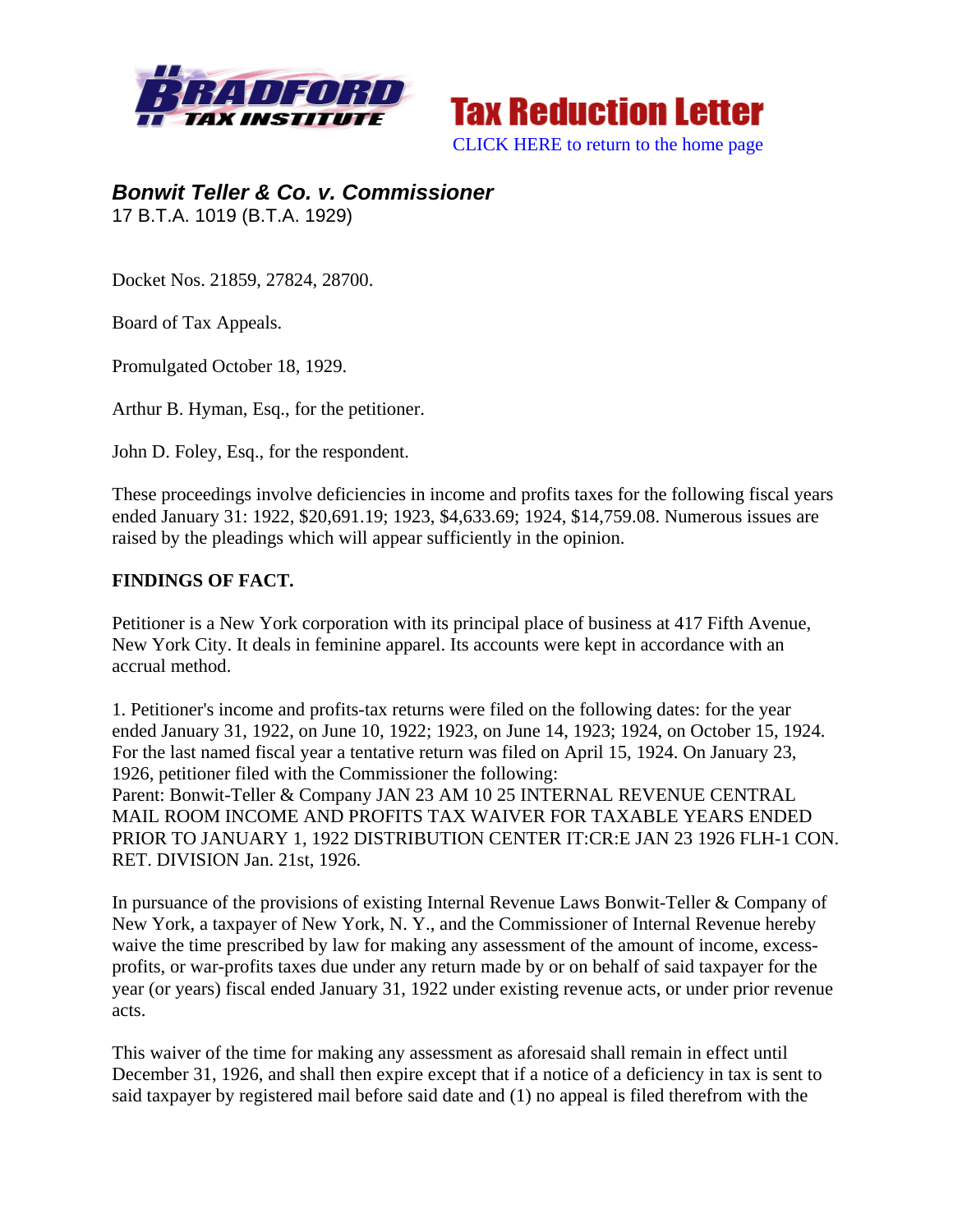United States Board of Tax Appeals then said date shall be extended sixty days, or (2) if an appeal is filed with said Board then said date shall be extended by the number of days between the date of mailing of said notice of deficiency and the date of final decision by said Board. BONWIT TELLER & CO. Taxpayer. (Corporate Seal). By PAUL J. BONWIT Pres. D. H. BLAIR Commissioner.

On July 30, 1926, in a protest filed by the petitioner against a proposed determination of deficiency of \$20,965.59 for the fiscal year ended January 31, 1922, a statement was made that petitioner claimed refund because of amortization of its leasehold. A similar statement was made in protests filed in respect of proposed deficiencies for the fiscal years ended January 31, 1923 and 1924. The notices of deficiency were mailed to petitioner on the following dates: for the fiscal year ended January 31, 1922, on October 15, 1925; 1923, on March 3, 1927; 1924, on April 7, 1927.

2. The respondent in computing the deficiency for each of the years in question disallowed deductions for exhaustion, wear and tear of furniture and fixtures which had been acquired prior to and during the fiscal years 1913, 1914, and 1915, respectively.

3. During the fiscal year 1921 petitioner purchased two brown stone buildings, Nos. 14 and 16 East Thirty-eighth Street, in order to secure additional work rooms. Of the purchase price for the land and buildings petitioner allocated \$26,000 to the buildings. Thereafter petitioner spent \$44,000 for alterations to the buildings. The probable useful life of the buildings was not to exceed 10 years. They were sold in the fiscal year 1924.

4. Petitioner was lessee of a building on the northeast corner of Fifth Avenue and Thirty-eighth Street. In 1922 it leased to the Primrose Silk Co. its entire interest in the building. For effecting this transaction, petitioner paid in 1922 a brokerage fee of \$20,000.

5. The petitioner in the fiscal year 1922 sustained a loss of \$23,813.57 in the operation of its building. It included this in a "deferred asset" account as part of an amount of \$70,501.60.

6. Included in the "deferred asset" account was \$46,689.50 which was not a "deferred asset" or a part of surplus, but represented accumulated losses for prior years resulting from unoccupied space in its building.

7. The petitioner under date of July 14, 1910, entered into a contract pursuant to which it became for 21 years from October 1, 1911, the lessee of property on the southeast corner of Fifth Avenue and Thirty-eighth Street, New York City, being 93 feet 5 inches, on Fifth Avenue and 175 feet on Thirty-eighth Street. The yearly rent specified was \$100,000 for the first 2 years until October 1, 1913, \$110,000 for the next 8 years until October 1, 1921, and \$130,000 for the remaining 11 years until October 1, 1932, plus additional amounts during construction of 6 per cent on the cost of a building to be erected, including interest and carrying charges during construction. The rent was payable quarterly. The lessor was to erect, before October 1, 1911, an 11-story building costing not less than \$500,000 nor more than \$700,000, suitable for the purpose of the lessee and in accordance with specifications to be furnished by lessee. The lessee was to keep in repair, obey all ordinances, pay all taxes and assessments, water rents, insurance, etc. The lessor might mortgage the premises up to an amount requiring interest not to exceed \$125,000 yearly. The lessee had the right to renew for 21 years at a rent agreed upon or of 5 per cent of the value of the land and building as shown by an appraisal to be made at the time of renewal, the land to be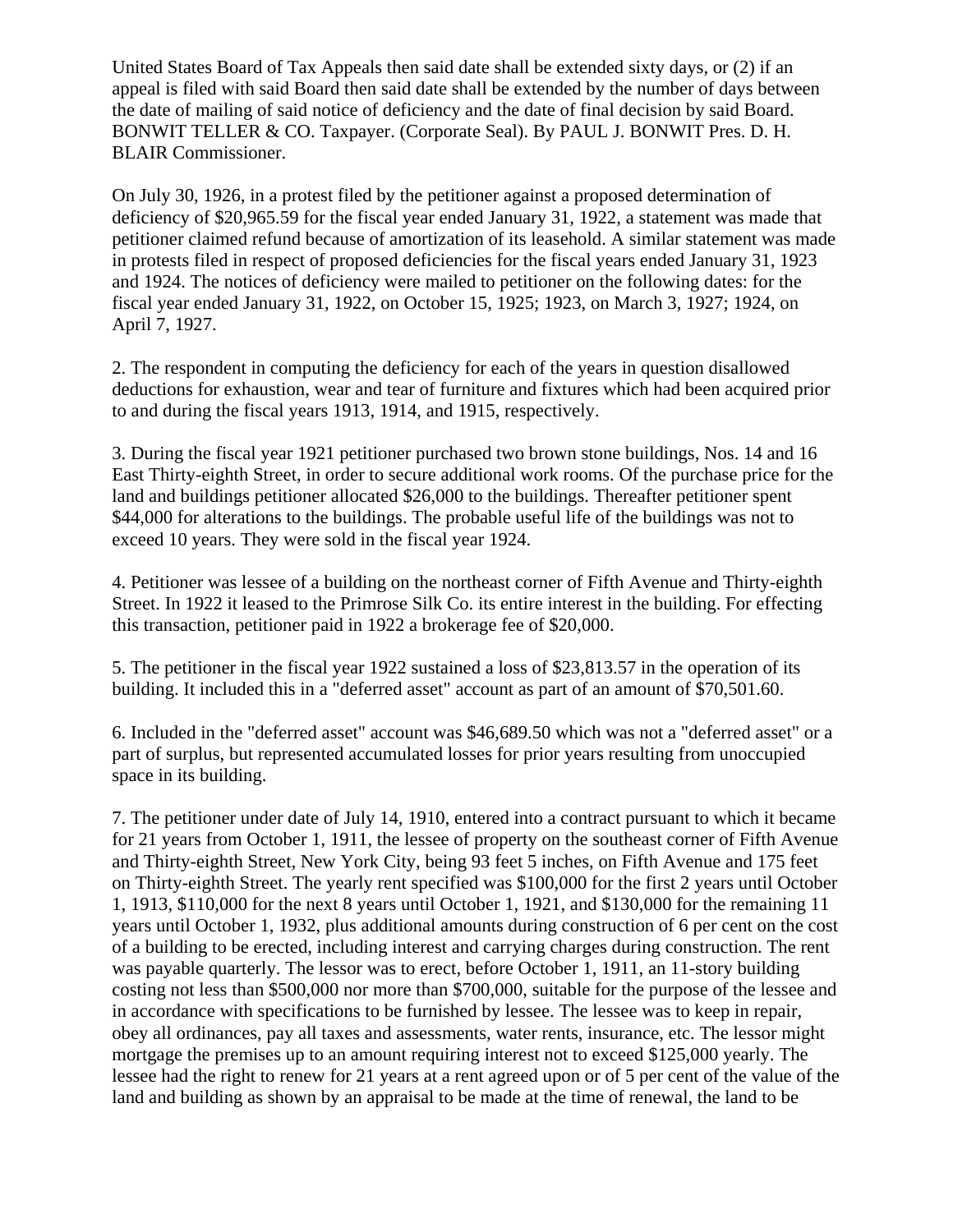valued at not less than \$2,400,000. The lessee's performance was to be guaranteed by certain persons or by the deposit after 1916 of \$100,000. The building cost \$995,000, but it was agreed between the parties that petitioner should pay 6 per cent on \$850,000, or \$51,000 a year in lieu of 6 per cent on the maximum of \$700,000 as provided in the contract.

Petitioner moved into the building October 15, 1911, and occupied the basement, store floor, and three other floors. The remaining floors were rented by petitioner. Each floor rented for between \$17,000 and \$18,000 a year, totaling about \$120,000 gross; the running expenses were about \$12,000 to \$15,000. For the first two years, beginning October, 1911, petitioner paid for the use of the building \$100,000 rent, \$51,000 interest on cost of building, \$30,000 in taxes, and about \$15,000 running expenses, aggregating \$196,000.

The fair market price or value on March 1, 1913, of petitioner's interest in the leasehold was \$350,000. A reasonable allowance for the exhaustion of the leasehold is \$8,850 for each of the years in question.

8. In 1923 petitioner found it expedient for business reasons to change its heating system from coal-burning to oil-burning. The cost of the change was \$11,104.98. This change was the result of the fact that, because of a coal strike in 1920 or 1921 which impaired the supply of anthracite coal in New York, soft coal was used, and this soiled petitioner's merchandise. After engineering advice, petitioner decided that in its business interests it should substitute an oil-burning device for its coal-burning device. The change was made slowly enough to prevent a temporary discontinuance of heat and light in the building, and this may have involved greater cost than the immediate and direct change would have involved. Petitioner would have preferred to continue the use of anthracite coal, but this was not possible.

9. In 1923 petitioner expended \$5,447.49 and in 1924, \$2,640.64, which amounts were entered on petitioner's books as charitable contributions, deduction taken by petitioner and disallowed by respondent. They were paid for theater tickets, program advertising, hospital contributions and other similar things "to pacify" the petitioner's women customers.

10. Petitioner was incorporated in 1907 to conduct a business formerly owned by Paul J. Bonwit, who sold a portion of his holdings prior to the incorporation. Common stocks and bonds of the face value of \$60,000 and \$600,000, respectively, were issued in exchange for this business, which was thereafter conducted under the name of Bonwit Teller  $& Co.$  Among the assets conveyed to the corporation were merchandise, accounts, and fixtures worth from \$300,000 to \$350,000, and good will. In 1911 the corporation issued common stock aggregating \$800,000 and preferred stock aggregating \$200,000, and the bondholders exchanged their bonds for common stock. At that time, the value assigned on the books to good will was reduced from \$340,000 to \$280,000. For the fiscal year ended January 31, 1922, the Commissioner assigned to petitioner's good will a book value of \$285,000.

## **OPINION.**

## STERNHAGEN:

1. The petitioner formally pleads the bar of the statute of limitations, but counsel submits neither reason nor authority to support it, asking only that the facts be found. The deficiencies are not barred. Revenue Act 1924, sec. 277 (a) (1); Revenue Act 1926, sec. 277(a) (2).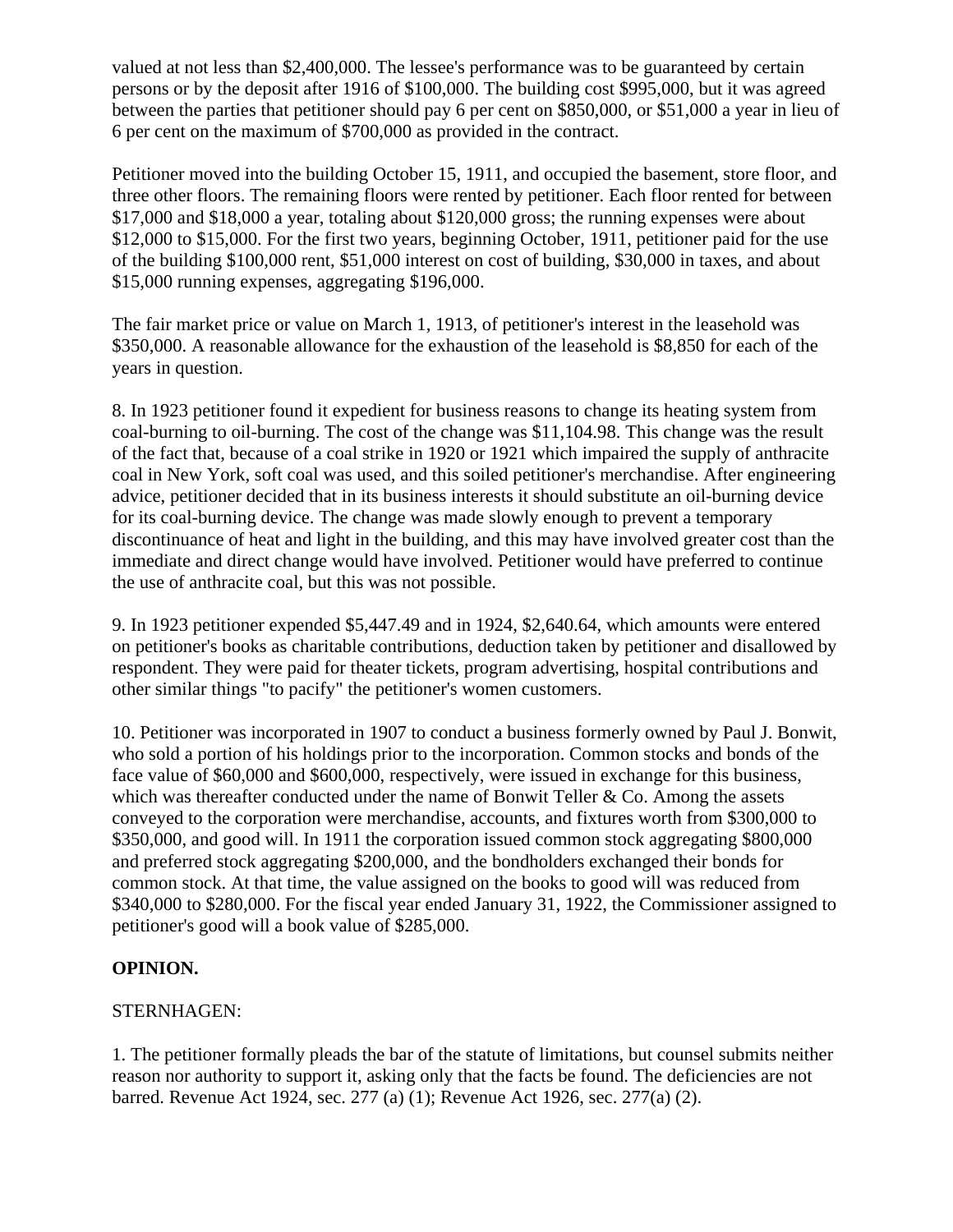2. The respondent, for each of the three years, reduced the deduction for exhaustion, wear and tear of furniture and fixtures. There is no evidence on the point, and hence no facts can be found and no error discovered. Respondent is sustained.

3. The evidence sufficiently establishes the reasonableness of an allowance for exhaustion, wear and tear and obsolescence of the two buildings on East Thirty-eighth Street of 10 per cent of their allocated cost of \$70,000, or \$7,000 in 1922. The profit from the sale in 1924 should be computed by applying such depreciation, including \$3,500 for 1921, to such cost.

4. Petitioner claims the right to deduct in 1922 the entire brokerage fee of \$20,000 paid in that year in connection with its transaction with the Primrose Silk Co. It does not appear in evidence in precise terms whether petitioner assigned its entire right and obligation in respect of the building so as to terminate entirely its relation to the building and its owner, or contracted with the Primrose Co. to make the latter its sublessee (as stated by counsel in brief) thus retaining its rights and obligations to the fee owner and securing rights against the Primrose Co. It does not appear what were petitioner's obligations as to rent or what were its emoluments from the Primrose Co., nor does it appear what period of time the original lease or subsequent contract was to endure. Since the burden of proof is upon petitioner and it has left these facts unproven, we must supply the omission by an unfavorable hypothesis of consonant facts.

It is consistent with the evidence to suppose petitioner a lessee for a long term at a fixed annual rental. It pays a brokerage fee of \$20,000 to secure a subtenant from whom it receives a substantially larger rental, thus enjoying a regular annual gain during all of the term. It seems clear that under such circumstances the brokerage fee is an investment of capital in a contract yielding income and not an ordinary and necessary expense of carrying on a trade or business, and hence that it should not be deducted from the income of the initial year. The correlation between income and outgo recognized in American National Co. v. United States, 274 U. S. 99, would discontinuance such treatment, and would require the periodic amortization of the expenditure proportionately as the resulting income is derived. The respondent is sustained.

This is contrary to some of the discussion found in Robert H. McNeill, 16 B. T. A. 479, overruling Crompton Building Corporation, 2 B. T. A. 1056. In the McNeill case the discussion went beyond the necessity of the case. The fee paid there was by the owner for general services of looking after the property, effecting the lease for two years, and attending to other matters. It was not necessarily a single brokerage fee to procure steady income. That the question is not free from difficulty will appear from several decisions of the Board involving close distinctions. Crompton Building Corporation, supra; D. N. & E. Walter & Co., 4 B. T. A. 142; Higginbotham-Bailey-Logan Co., 8 B. T. A. 566; Henry B. Miller, 10 B. T. A. 383; C. M. Nusbaum, 10 B. T. A. 664; Marjorie Post Hutton, 12 B. T. A. 265; Robert H. McNeill, supra. See, also, Duffy v. Central R. R. of N. J., 268 U. S. 55. We are of opinion the respondent correctly disallowed the deduction.

5. The respondent in his answer admits the fact that in 1922 petitioner sustained an operating loss in respect of its building, some part of which was regularly occupied by tenants. The disallowance of the loss was the result of a misconstruction by respondent of petitioner's accounts for the building, by which it apparently mingled its current operating losses with the accumulations of "deferred assets" set up in respect of empty space for prior years. In accordance with respondent's admission of the facts and the statement made at the hearing that the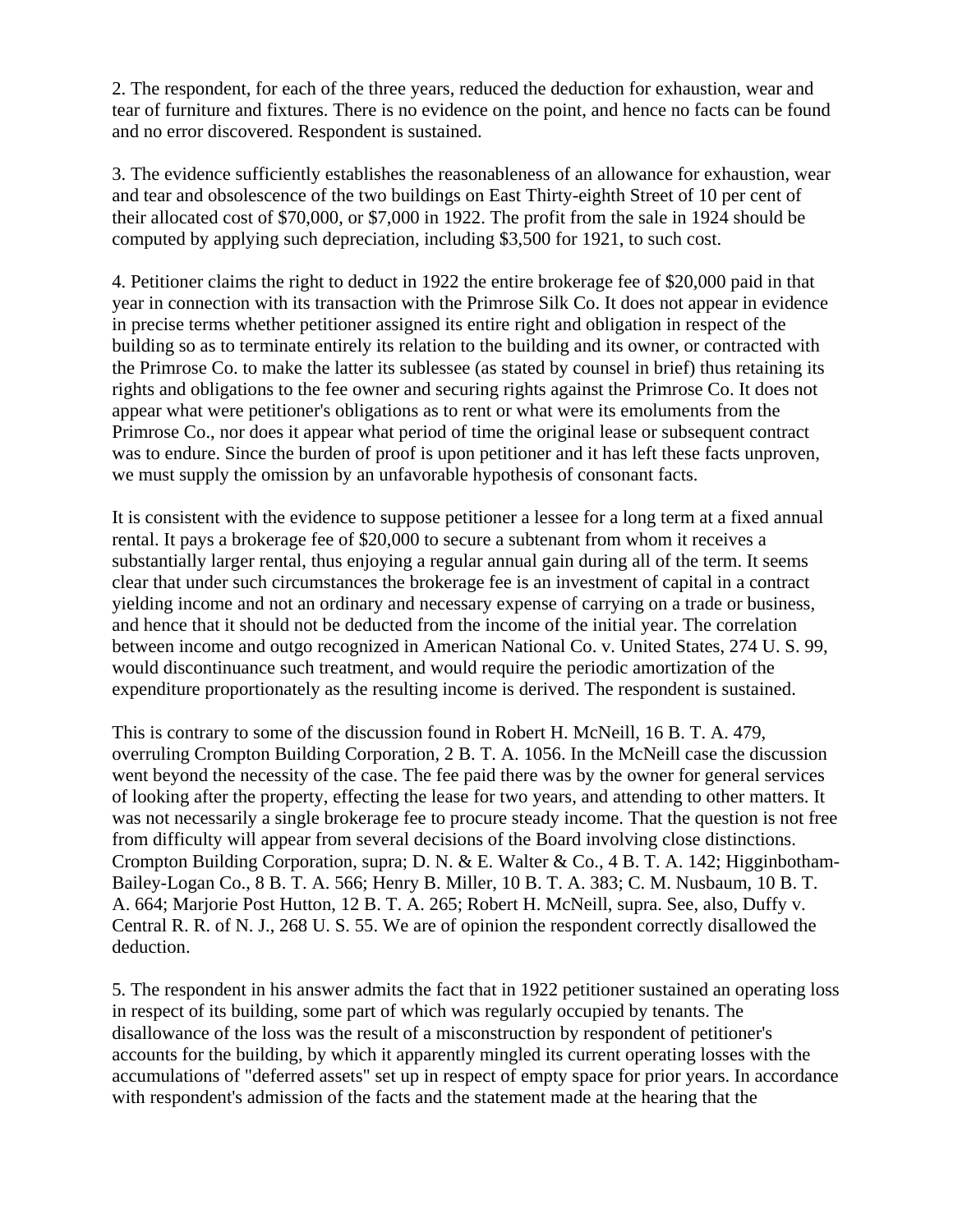deductibility of the item was not in dispute, the respondent's disallowance is reversed and the deficiency should be redetermined accordingly.

6. The respondent reduced invested capital by \$70,501.60, representing the aforementioned "deferred asset" account. Petitioner alleges and respondent in answer admits in respect of this item that "surplus should have been reduced only by the sum of \$46,687.59." The deficiency should be modified accordingly.

7. The petitioner contends that it is entitled to a finding of fact that its interest as lessee in the leasehold of the land and building which it occupied at Fifth Avenue and Thirty-eighth Street had on March 1, 1913, a fair market price or value of \$1,000,000 to be used as the basis of a deduction in each of the years 1922, 1923, and 1924 of a "reasonable allowance for exhaustion." Sec. 234(a)(7); Grosvenor Atterbury, 1 B. T. A. 169. The respondent has determined that petitioner's interest had no value on that date and hence no basis for an exhaustion allowance. The burden of proving any value therefore rests upon petitioner.

The issue is whether the terms of the lease were on March 1, 1913, so favorable to the lessee that his net interest, consisting of both his rights and obligations, could have been sold by him to another; and, if so, at what price. The terms were fixed at arm's length in July, 1910, less than three years before, and occupancy of the newly constructed building had commenced less than a year and a half before the valuation date. On that date petitioner possessed the property with over 19 years to run and a right to renewal. Some of the burdens of his lease were behind him, such as the carrying charges during construction. The burdens to come were the rental at \$110,000 for 8 years and \$130,000 for the remainder, plus the uncertain carrying charges, including taxes, insurance, repairs, and running expenses. Apparently 5 per cent was regarded as a fair money rate for the renewal rental was to be measured by it. The lessor was permitted to mortgage at interest of \$125,000, which at 5 per cent would represent a mortgage of \$2,500,000, which in turn was no doubt substantially less than the full value of the land and building. The lessee's experience prior to March 1, 1913, justified the expectation that \$120,000 gross rent would be received for the seven floors rented.

That these facts indicate a substantial value in the lessee's interest is quite clear. We are, however, of opinion that petitioner's evidence does not support the value claimed. Its principal witness was a real estate dealer whose opinion of value was asked. This witness' opinion was, we think, not entitled to full weight, since in his method of valuation he used factors which were not entirely in accord with the facts as to this property. One such discrepancy lay in his use of an annual rental of \$110,000 for 19 years, whereas the lease provided an increase to \$130,000 after 8 years. There are other discrepancies. The rental values given by him for other properties were not shown to be comparable. Bare figures are of little use apart from the substantive terms and circumstances of the leases.

On the other hand, respondent with equal opportunity to investigate and present evidence of factors of value or lack of value, has introduced no evidence on the point, but stands on his official determination.

After considering all the evidence fully, we have fixed a value of \$350,000, and exhaustion should be computed by spreading this over the original and renewed term of 39 years 7 months, or at a rate of over 2½ per cent. 719 Fifth Avenue Co., 5 B. T. A. 565. The reasonable annual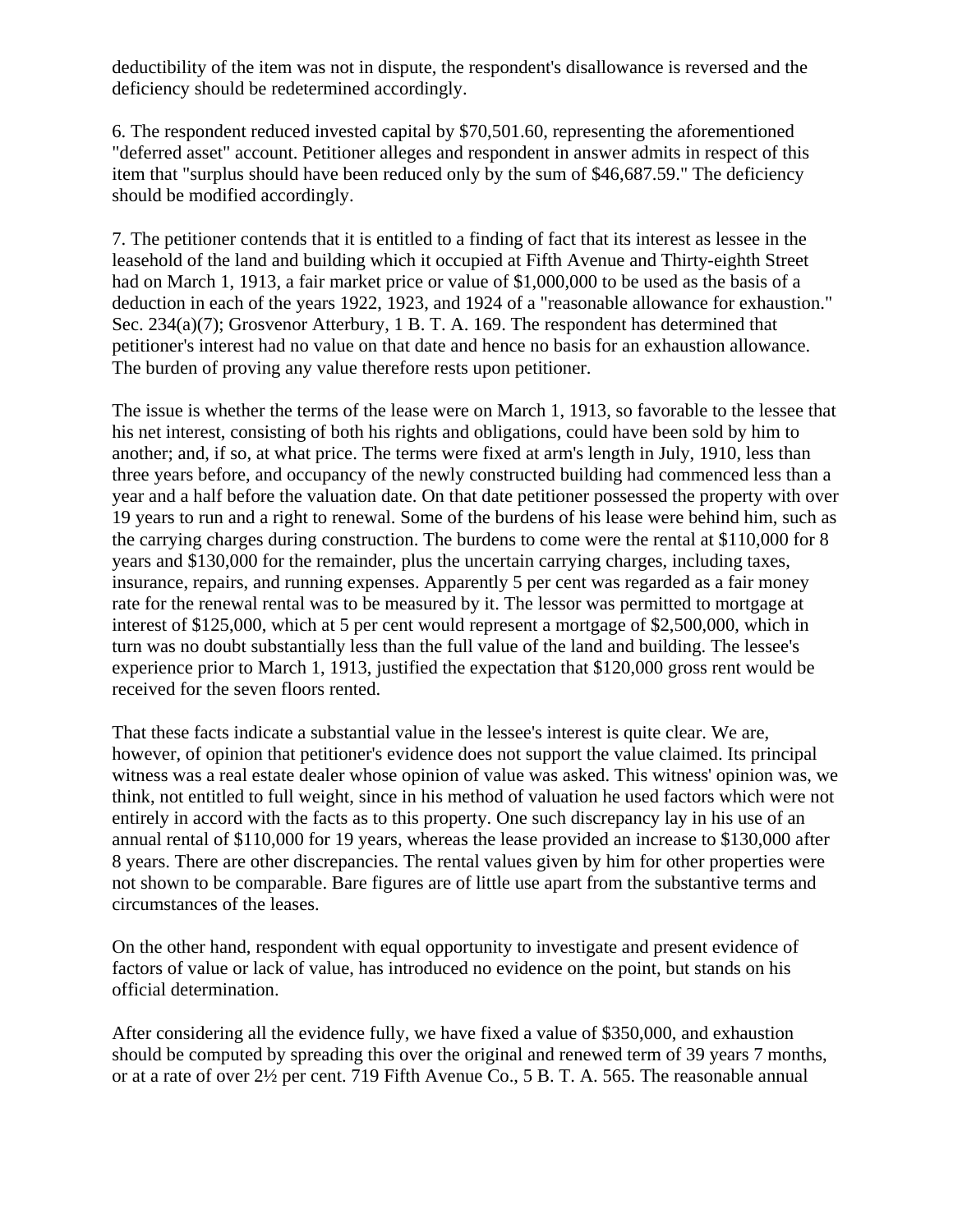exhaustion allowance is \$8,850, and this should be deducted in redetermining the deficiency for each of the three years.

8. The petitioner claims that the cost of \$11,104.98 occasioned by the change of its heating system from coal-burning to oil-burning is deductible in 1923 as an ordinary and necessary expense of carrying on its trade or business during that year. Sec. 234(a)(1). Its principal argument seems to be that because its president thought that it added nothing to the value of the building, it could not be be called a capital investment. Leaving out any doubt as to the correctness of the president's view as to the fact of increased value, this is not the criterion of a capital expenditure. Necessary replacements or useful improvements may properly be capitalized and their cost amortized out of income of the years of their useful life, even although the market value of the whole property shows no perceptible increase.

But aside from this, the issue here is in terms of the statute — not whether the cost is a capital expenditure, but whether it is an ordinary and necessary expense of carrying on the business. We think it is not and is not deductible. Sec. 215; Simmons & Hammond Mfg. Co., 1 B. T. A. 803. The fact that it was occasioned by a circumstance outside of petitioner's control does not bring it within the statutory deduction. Robert Buedingen, 6 B. T. A. 335; Frank & Seder Co., 13 B. T. A. 1; Woodside Cotton Mills Co., 13 B. T. A. 266.

9. The evidence is not sufficient to establish, as petitioner contends, that the amounts of \$5,447.49 for 1923 and \$2,640.64 for 1924 were "ordinary and necessary business expenses." The respondent, as we must assume, has investigated and found and, hence, has determined that these amounts were made up of charitable contributions, which are not deductible when made by corporations as they would be by individuals. The petitioner offered only a most cursory conclusion by its president that these in the aggregate were expenses. Thus, without more, the issue is only whether we should give credence to the witness' characterization or the Commissioner's, when petitioner has not proved the facts. We sustain the respondent. Stephens Fuel Co., 13 B. T. A. 666.

10. Petitioner contests the respondent's computation of invested capital in respect of good will. The principal fact relied upon in evidence is that respondent for 1922 allowed a lower good will than he allowed for previous years. There is no factual evidence of the value of good will at the time paid in, and, except for the president's opinion in testimony, there is nothing by which to test the existence or value of good will in 1907 or 1911. Respondent's allowance for prior years is not a binding determination of the fact, properly denied in the pleadings, as to the year before the Board. See James Couzens, 11 B. T. A. 1040.

This also disposes of the corollary attack upon the respondent's method of applying the 25 per cent limitation provided in the statute as to intangible invested capital. The respondent has taken \$859,433.34 as the value of capital stock outstanding at the beginning of the taxable year. There is no reason in the record to question the correctness of this. Clearly then no amount may be included for intangibles greater than 25 per cent of that amount. The respondent is sustained in his treatment of good will.

11. There is a further issue as to invested capital, but no evidence was introduced to support it, and respondent is sustained.